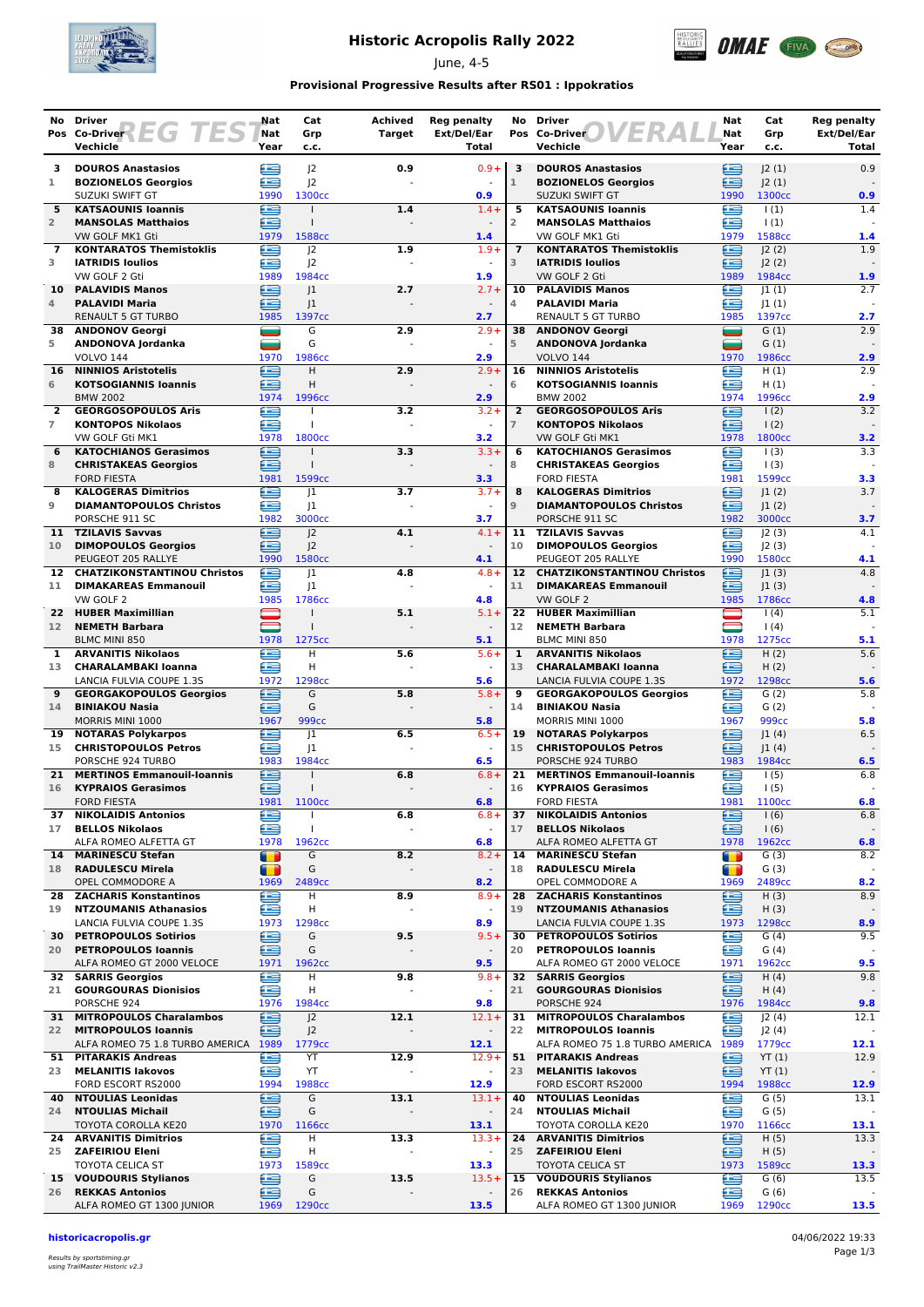

## **Historic Acropolis Rally 2022**

June, 4-5



### **Provisional Progressive Results after RS01 : Ippokratios**

| No       | <b>Driver</b>                                                  | Nat            | Cat                                  | <b>Achived</b> | <b>Reg penalty</b>                    | No       | <b>Driver</b>                                               | Nat         | Cat                   | <b>Reg penalty</b>   |
|----------|----------------------------------------------------------------|----------------|--------------------------------------|----------------|---------------------------------------|----------|-------------------------------------------------------------|-------------|-----------------------|----------------------|
|          | Pos Co-Driver <b>FG</b> TES<br>Vechicle                        | Nat<br>Year    | Grp<br>c.c.                          | Target         | Ext/Del/Ear<br>Total                  |          | ER<br>Pos Co-Driver<br>Vechicle                             | Nat<br>Year | Grp<br>c.c.           | Ext/Del/Ear<br>Total |
|          | 57 MORAITIS Nikolaos                                           |                | $\mathbf{I}$                         | 16.8           | $16.8+$                               | 57       | <b>MORAITIS Nikolaos</b>                                    |             | 1(7)                  | 16.8                 |
| 27       | <b>CHATZIKONSTANTINOU loannis</b>                              | ⊜<br>£         | $\mathbf{I}$                         |                |                                       | 27       | <b>CHATZIKONSTANTINOU loannis</b>                           | ≘<br>œ      | 1(7)                  |                      |
|          | LADA BA3 2101                                                  | 1979           | 1198cc                               |                | 16.8                                  |          | LADA BA3 2101                                               | 1979        | 1198cc                | 16.8                 |
| 28       | <b>26 PAPANDREOU Dimitrios</b><br><b>LOUVARIS Konstantinos</b> | ⊟<br>≘         | Н<br>Н                               | 18.0           | $18.0+$<br>$\overline{\phantom{a}}$   | 26<br>28 | <b>PAPANDREOU Dimitrios</b><br><b>LOUVARIS Konstantinos</b> | £<br>œ      | H(6)<br>H(6)          | 18.0                 |
|          | BMW <sub>E21</sub>                                             | 1976           | 1575cc                               |                | 18.0                                  |          | BMW E21                                                     | 1976        | 1575cc                | 18.0                 |
| 20       | MIHAI-ALEXANDRU Hatisi                                         | $\blacksquare$ | G                                    | 19.0           | $19.0+$                               | 20       | MIHAI-ALEXANDRU Hatisi                                      | m           | G(7)                  | 19.0                 |
| 29       | MIHAI-ALEXANDRU Hatisi                                         | T              | G<br>1994cc                          |                |                                       | 29       | MIHAI-ALEXANDRU Hatisi<br><b>FORD CAPRI</b>                 | Œ           | G(7)<br>1994cc        |                      |
| 55       | <b>FORD CAPRI</b><br><b>SAKELARIADIS Georgios</b>              | 1970<br>≘      | J <sub>2</sub>                       | 22.4           | 19.0<br>$22.4 +$                      | 55       | <b>SAKELARIADIS Georgios</b>                                | 1970<br>œ   | J2(5)                 | 19.0<br>22.4         |
| 30       | <b>GENERALIS Nikolaos</b>                                      | ≘              | 2                                    |                |                                       | 30       | <b>GENERALIS Nikolaos</b>                                   | £           | J2(5)                 |                      |
| 34       | TOYOTA COROLLA 1.6 Gti                                         | 1989           | 1587cc<br>G                          | 33.6           | 22.4<br>$33.6+$                       | 34       | TOYOTA COROLLA 1.6 Gti                                      | 1989<br>£   | 1587cc<br>G(8)        | 22.4<br>33.6         |
| 31       | <b>TSIMIS Dimitrios</b><br><b>KASOUNI / TSIMI Theodora</b>     | e<br>£         | G                                    |                | $\sim$                                | 31       | <b>TSIMIS Dimitrios</b><br><b>KASOUNI / TSIMI Theodora</b>  | œ           | G(8)                  |                      |
|          | MERCEDES BENZ W113 / 230 SL                                    | 1966           | 2306cc                               |                | 33.6                                  |          | MERCEDES BENZ W113 / 230 SL                                 | 1966        | 2306cc                | 33.6                 |
| 18       | <b>KOFINAS Kyriakos</b>                                        | œ              | 2                                    | 37.1           | $37.1+$                               | 18<br>32 | <b>KOFINAS Kyriakos</b>                                     | £           | 2(6)                  | 37.1                 |
| 32       | <b>KARAMPATSAKIS Eleftherios</b><br>VW GOLF 2 Gti              | ≘<br>1990      | J <sub>2</sub><br>1781cc             |                | 37.1                                  |          | <b>KARAMPATSAKIS Eleftherios</b><br>VW GOLF 2 Gti           | œ<br>1990   | 2(6) <br>1781cc       | 37.1                 |
| 58       | <b>KOSMAS Aristotelis</b>                                      | £              | 1                                    | 37.5           | $37.5+$                               | 58       | <b>KOSMAS Aristotelis</b>                                   | œ           | 1(5)                  | 37.5                 |
| 33       | <b>KONTOS Stefanos</b>                                         | £              | 1                                    |                |                                       | 33       | <b>KONTOS Stefanos</b>                                      | £           | 1(5)                  |                      |
| 25       | MERCEDES BENZ 500 SEC<br><b>MOSCICKI Artur</b>                 | 1984<br>_      | 4973cc                               | 43.0           | 37.5<br>$43.0+$                       | 25       | MERCEDES BENZ 500 SEC<br><b>MOSCICKI Artur</b>              | 1984<br>⊐   | 4973cc<br>1(8)        | 37.5<br>43.0         |
|          | 34 JUSZCZYK Mariusz                                            | پ              |                                      |                | $\blacksquare$                        | 34       | <b>JUSZCZYK Mariusz</b>                                     | -           | 1(8)                  |                      |
|          | NISSAN DATSUN 180B                                             | 1978           | 1595cc                               |                | 43.0                                  |          | NISSAN DATSUN 180B                                          | 1978        | 1595cc                | 43.0                 |
| 56<br>35 | <b>PSACHOS Dimitrios</b><br><b>POLITIS Ioannis</b>             | e<br>£         | н<br>H                               | 46.8           | $46.8+$                               | 56<br>35 | <b>PSACHOS Dimitrios</b><br><b>POLITIS Ioannis</b>          | œ<br>≘      | H(7)<br>H(7)          | 46.8                 |
|          | FIAT 128 RALLY                                                 | 1973           | 1301cc                               |                | 46.8                                  |          | FIAT 128 RALLY                                              | 1973        | 1301cc                | 46.8                 |
| 54       | <b>CHATZICHRISTOU Anastasios</b>                               | œ              | J <sub>2</sub>                       | 46.9           | $46.9+$                               | 54       | <b>CHATZICHRISTOU Anastasios</b>                            | œ           | J2(7)                 | 46.9                 |
| 36       | <b>THEOPHANOPOULOS Dimitrios</b><br><b>NISSAN BLUEBIRD</b>     | ∈<br>1990      | J <sup>2</sup><br>1598cc             |                | 46.9                                  | 36       | <b>THEOPHANOPOULOS Dimitrios</b><br><b>NISSAN BLUEBIRD</b>  | £<br>1990   | J2(7)<br>1598cc       | 46.9                 |
| 47       | <b>ANTONOPOULOS Aris</b>                                       | €              | G                                    | 50.2           | $50.2 +$                              | 47       | <b>ANTONOPOULOS Aris</b>                                    | œ           | G(9)                  | 50.2                 |
| 37       | <b>CHEIRDARIS Alexandros</b>                                   | œ              | G                                    |                | $\omega$                              | 37       | <b>CHEIRDARIS Alexandros</b>                                | ≘           | G(9)                  |                      |
| 61       | <b>MG B ROADSTER</b><br><b>BENOS Aggelos</b>                   | 1969<br>≘      | 1798cc<br>YT                         | 52.9           | 50.2<br>$52.9+$                       | 61       | <b>MG B ROADSTER</b><br><b>BENOS Aggelos</b>                | 1969<br>œ   | 1798cc<br>YT(2)       | 50.2<br>52.9         |
| 38       | <b>BENOS Panos</b>                                             | £              | YT                                   |                |                                       | 38       | <b>BENOS Panos</b>                                          | œ           | YT(2)                 |                      |
|          | ALFA ROMEO SPIDER S4                                           | 1992           | 1962 <sub>cc</sub>                   |                | 52.9                                  |          | ALFA ROMEO SPIDER S4                                        | 1992        | 1962cc                | 52.9                 |
| 17<br>39 | <b>TSIOGKAS Christos</b><br><b>KOLLIOPOULOS Sotirios</b>       | æ<br>Œ         | G<br>G                               | 54.2<br>$\sim$ | $54.2 +$                              | 17<br>39 | <b>TSIOGKAS Christos</b><br><b>KOLLIOPOULOS Sotirios</b>    | œ<br>£      | G(10)<br>G(10)        | 54.2                 |
|          | FORD ESCORT MK1 RS200                                          | 1968           | 1998cc                               |                | 54.2                                  |          | FORD ESCORT MK1 RS200                                       | 1968        | 1998cc                | 54.2                 |
|          | 33 PAPADAKIS Ilias                                             | ≘              | G                                    | 1:31.2         | $91.2 +$                              | 33       | <b>PAPADAKIS Ilias</b>                                      | œ           | G(11)                 | 91.2                 |
|          | 40 PAPADAKI Virginia<br>PORSCHE 911 T TARGA                    | ē<br>1971      | G<br>2195 <sub>cc</sub>              |                | $\blacksquare$<br>91.2                | 40       | <b>PAPADAKI Virginia</b><br>PORSCHE 911 T TARGA             | ≘<br>1971   | G(11)<br>2195cc       | 91.2                 |
| 50       | <b>THERMOS Christos</b>                                        | £              | н                                    | 1:32.7         | $92.7+$                               | 50       | <b>THERMOS Christos</b>                                     | £           | H(8)                  | 92.7                 |
| 41       | <b>THERMOS loannis</b>                                         | £              | н                                    |                |                                       | 41       | <b>THERMOS loannis</b>                                      | £           | H(8)                  |                      |
| 39       | <b>FORD ESCORT MK1</b><br><b>PITARAKIS Georgios</b>            | 1972<br>€      | 1601cc<br>J1                         | 1:54.7         | 92.7<br>$114.7+$                      | 39       | <b>FORD ESCORT MK1</b><br><b>PITARAKIS Georgios</b>         | 1972<br>⋐   | 1601cc<br> 1(6)       | 92.7<br>114.7        |
| 42       | <b>MELANITIS Ilias</b>                                         | œ              | 1                                    |                |                                       | 42       | <b>MELANITIS Ilias</b>                                      | Œ           | J1(6)                 |                      |
|          | FORD ESCORT RS1600i                                            | 1985           | 1587cc                               |                | 114.7                                 |          | FORD ESCORT RS1600i<br><b>TZAVARAS Georgios</b>             | 1985        | 1587 <sub>cc</sub>    | 114.7                |
| 43       | 35 TZAVARAS Georgios<br><b>BEKAS Konstantinos</b>              | ⋐<br>œ         | G<br>G                               | 2:52.5         | $172.5+$                              | 35<br>43 | <b>BEKAS Konstantinos</b>                                   | ≘<br>∈      | G(12)<br>G(12)        | 172.5                |
|          | BMW 1600-2                                                     | 1970           | 1575cc                               |                | 172.5                                 |          | BMW 1600-2                                                  | 1970        | 1575cc                | 172.5                |
| 53<br>44 | <b>ANDRIOPOULOS Miltiadis</b>                                  | ⊜              | J <sup>2</sup>                       | 4:03.2         | $243.2 +$                             | 53       | <b>ANDRIOPOULOS Miltiadis</b><br><b>DONTA Ismini-Niki</b>   | ⋐           | J2(8)                 | 243.2                |
|          | <b>DONTA Ismini-Niki</b><br>TOYOTA COROLLA AE92                | ≘<br>1989      | J <sub>2</sub><br>1598cc             |                | 243.2                                 | 44       | TOYOTA COROLLA AE92                                         | œ<br>1989   | J2(8)<br>1598cc       | 243.2                |
| 29       | <b>ROGERS Neil</b>                                             | Œ              | Ε                                    | 4:15.7         | $255.7+$                              | 29       | <b>ROGERS Neil</b>                                          | O           | E(1)                  | 255.7                |
| 45       | <b>Giorgos Dagres</b>                                          | ≘              | Ε                                    |                | $\blacksquare$                        | 45       | <b>Giorgos Dagres</b>                                       | ∈<br>1961   | E(1)                  |                      |
| 68       | LANCIA APPIA S3<br><b>MAMASIS Georgios</b>                     | 1961<br>£      | 1091cc<br>mD                         | 4:20.0         | 255.7<br>$260.0+$                     | 68       | LANCIA APPIA S3<br><b>MAMASIS Georgios</b>                  | œ           | 1091cc<br>mD(1)       | 255.7<br>260.0       |
| 46       |                                                                |                | Moto                                 |                |                                       | 46       |                                                             |             | Moto $(1)$            |                      |
|          | <b>BSA WM20</b><br><b>TSEKERIS Alexandros</b>                  | 1941<br>∈      | <b>500cc</b>                         | 4:49.9         | 260.0<br>$289.9+$                     |          | BSA WM20<br><b>TSEKERIS Alexandros</b>                      | 1941<br>≘   | <b>500cc</b>          | 260.0                |
| 27<br>47 | <b>AFENTAKIS Gerasimos</b>                                     | £              | G<br>G                               |                |                                       | 27<br>47 | <b>AFENTAKIS Gerasimos</b>                                  | £           | G(13)<br>G(13)        | 289.9                |
|          | BMW 1600-2                                                     | 1969           | 1575cc                               |                | 289.9                                 |          | BMW 1600-2                                                  | 1969        | 1575cc                | 289.9                |
| 46       | <b>BALANOU Elisavet</b>                                        | ఆ              | G<br>G                               | 5:57.4         | $357.4 +$                             | 46       | <b>BALANOU Elisavet</b>                                     | ∈           | G(14)                 | 357.4                |
| 48       | PAPAIOANNOU AIKATERINI<br><b>VW 1500</b>                       | ఆ<br>1969      | 1495 <sub>cc</sub>                   |                | 357.4                                 | 48       | PAPAIOANNOU AIKATERINI<br>VW 1500                           | œ<br>1969   | G(14)<br>1495cc       | 357.4                |
| 69       | <b>TSALAMATAS Georgios</b>                                     | ≘              | mD                                   | 6:47.8         | $407.8 +$                             | 69       | <b>TSALAMATAS Georgios</b>                                  | œ           | mD(2)                 | 407.8                |
| 49       |                                                                |                | Moto                                 |                | $\blacksquare$                        | 49       |                                                             |             | Moto $(2)$            |                      |
| 74       | BSA WM20<br><b>DIAMANTOPOULOS Aleksandros</b>                  | 1944<br>鱼      | <b>500cc</b><br>mG                   | 7:46.6         | 407.8<br>$466.6+$                     | 74       | BSA WM20<br><b>DIAMANTOPOULOS Aleksandros</b>               | 1944<br>œ   | <b>500cc</b><br>mG(1) | 407.8<br>466.6       |
| 50       |                                                                |                | Moto                                 |                | $\overline{\phantom{a}}$              | 50       |                                                             |             | Moto $(3)$            |                      |
|          | YAMAHA XT500                                                   | 1979           | <b>500cc</b>                         |                | 466.6                                 |          | YAMAHA XT500                                                | 1979        | <b>500cc</b>          | 466.6                |
| 62<br>51 | <b>POULIERIS Nikolaos</b><br><b>PAPAKONSTANTINOU Aris</b>      | e<br>≘         | YT<br>YT                             | 8:14.2         | $494.2 +$<br>$\overline{\phantom{a}}$ | 62<br>51 | <b>POULIERIS Nikolaos</b><br><b>PAPAKONSTANTINOU Aris</b>   | ⊟<br>≘      | YT(3)<br>YT(3)        | 494.2                |
|          | PEUGEOT 206                                                    | 2002           | 1598cc                               |                | 494.2                                 |          | PEUGEOT 206                                                 | 2002        | 1598cc                | 494.2                |
|          | <b>49 VYTOGIANNIS Georgios</b>                                 | ⊜              | J <sub>2</sub>                       | 8:46.5         | $526.5+$                              | 49       | <b>VYTOGIANNIS Georgios</b>                                 | ≘           | J2(9)                 | 526.5                |
|          | 52 VYTOGIANNIS Nikolaos<br>PORSCHE 911                         | ఆ<br>1988      | J <sub>2</sub><br>3125 <sub>cc</sub> |                | 526.5                                 | 52       | <b>VYTOGIANNIS Nikolaos</b><br>PORSCHE 911                  | e<br>1988   | J2(9)<br>3125cc       | 526.5                |
|          |                                                                |                |                                      |                |                                       |          |                                                             |             |                       |                      |

**historicacropolis.gr** 04/06/2022 19:33

Results by sportstiming.gr using TrailMaster Historic v2.3